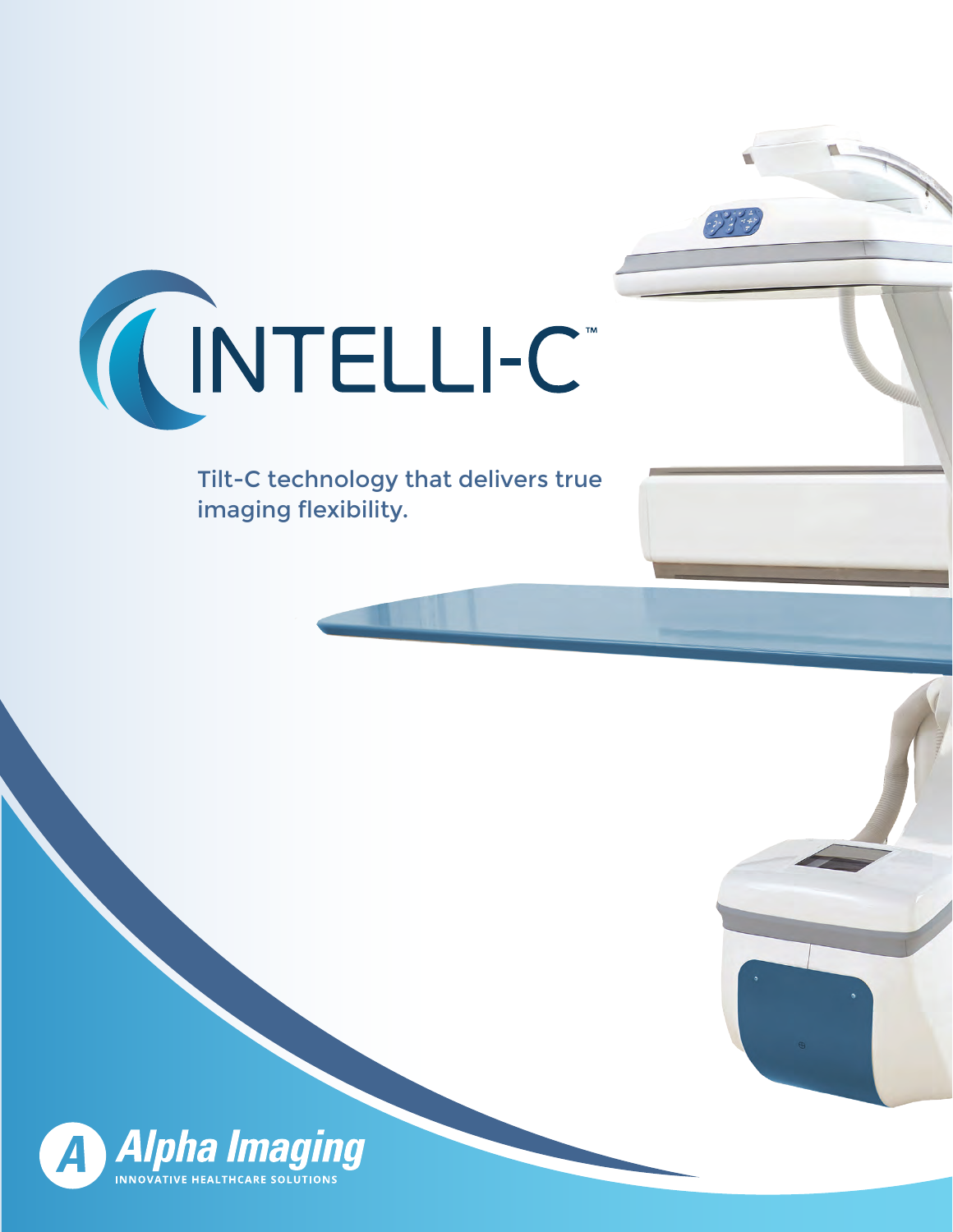# **An advanced imaging system designed to meet the unique needs of patients, physicians and staff, all in one design.**

The Intelli-C offers the latest technology to optimize image quality, reduce dose and improve efficiency in radiology and GI departments.

The leading-edge tilt C-arm can perform a wide range of procedures from radiographic and fluoroscopic to interventional and image-guided GI studies by offering optimized image quality, advanced software and ergonomic design.

# Intelli-C is the intelligent choice for imaging!

#### **IMPROVED EFFICIENCY AND WORKFLOW**

- $\checkmark$  Programmable, automatic C-arm positioning provides improved throughput and easy access around patient table
- $\checkmark$  The "Save and Restore" feature allows users to save any position permanently, either prior to or during an exam for fast positioning
- $\checkmark$  Rapid and intelligent C-arm motion allows for precise angulation and maximum versatility

# **ADVANCED SYSTEM CAPABILITIES**

- $\checkmark$  Industry-leading table width of 27.5 inches holds a weight limit of 660 pounds which offers the ability to image bariatric patients
- $\checkmark$  The carbon fiber table, low-dose software options, virtual collimation and radiation-free positioning help reduce dose to patients and staff
- $\checkmark$  FPD travel of 76 inches provides exceptional head-totoe coverage without the need to move the patient

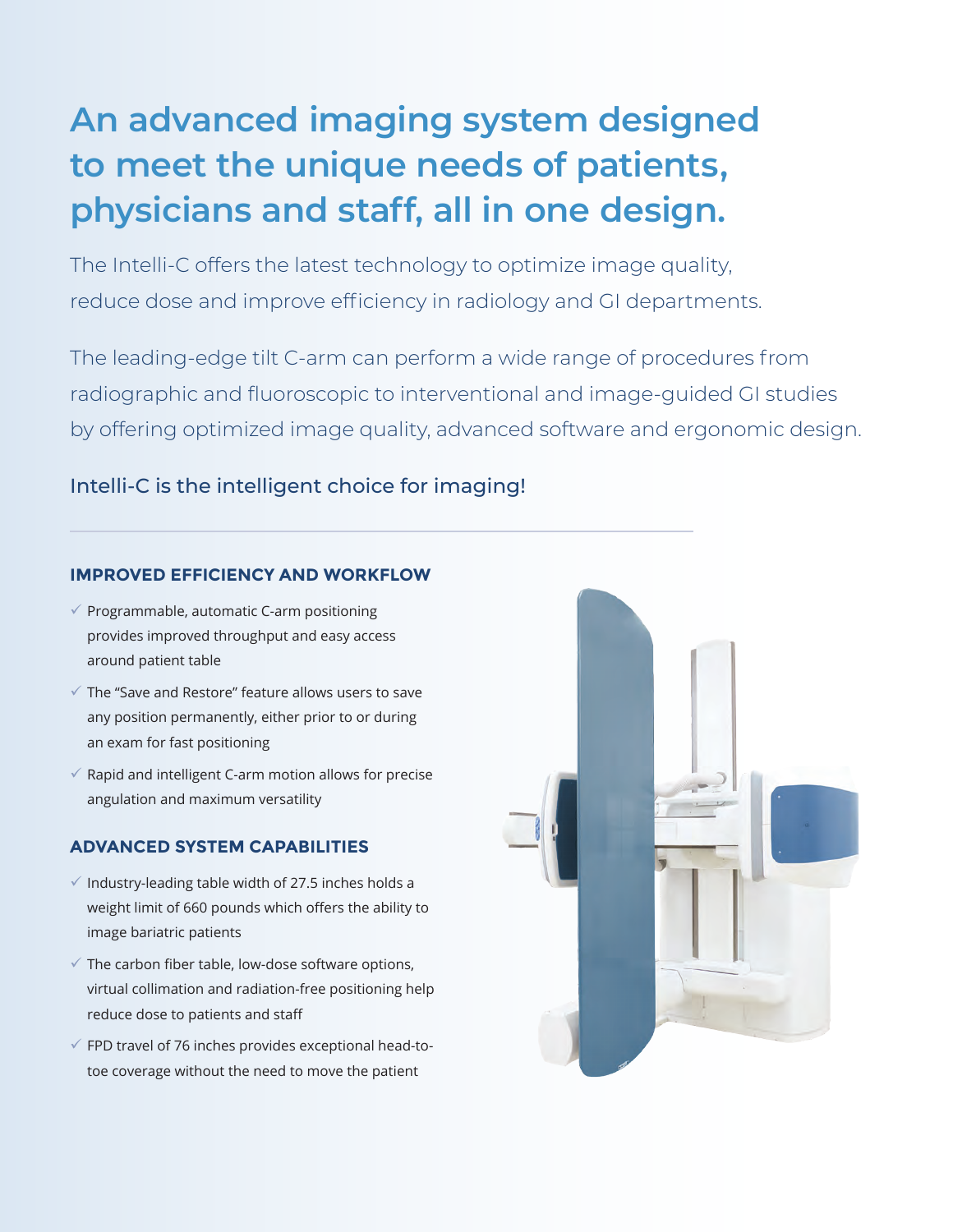









## **BEST-IN-CLASS IMAGING**

- $\checkmark$  Industry-proven cesium iodide flat panel detector ensures optimal reliability
- $\checkmark$  Static and dynamic acquisition capabilities offer maximum flexibility
- $\checkmark$  Flat panel area of 17 x 17 inches covers more anatomy to accommodate a multitude of procedures
- $\checkmark$  Real-time image optimization provides unparalleled image quality
- $\checkmark$  Optional DSA software offers a true multipurpose solution

# **VERSATILE DESIGN FEATURES**

- $\checkmark$  Intelli-C's uncompromising flexibility allows for the table's support arm to be configured on the left side of the system for open patient access during image-guided endoscopic procedures
- $\checkmark$  Vertical table elevation starts at 20 inches off the floor for safe and easy patient loading
- $\checkmark$  Integrates easily with equipment such as monitors, lamps and booms to optimize user experience